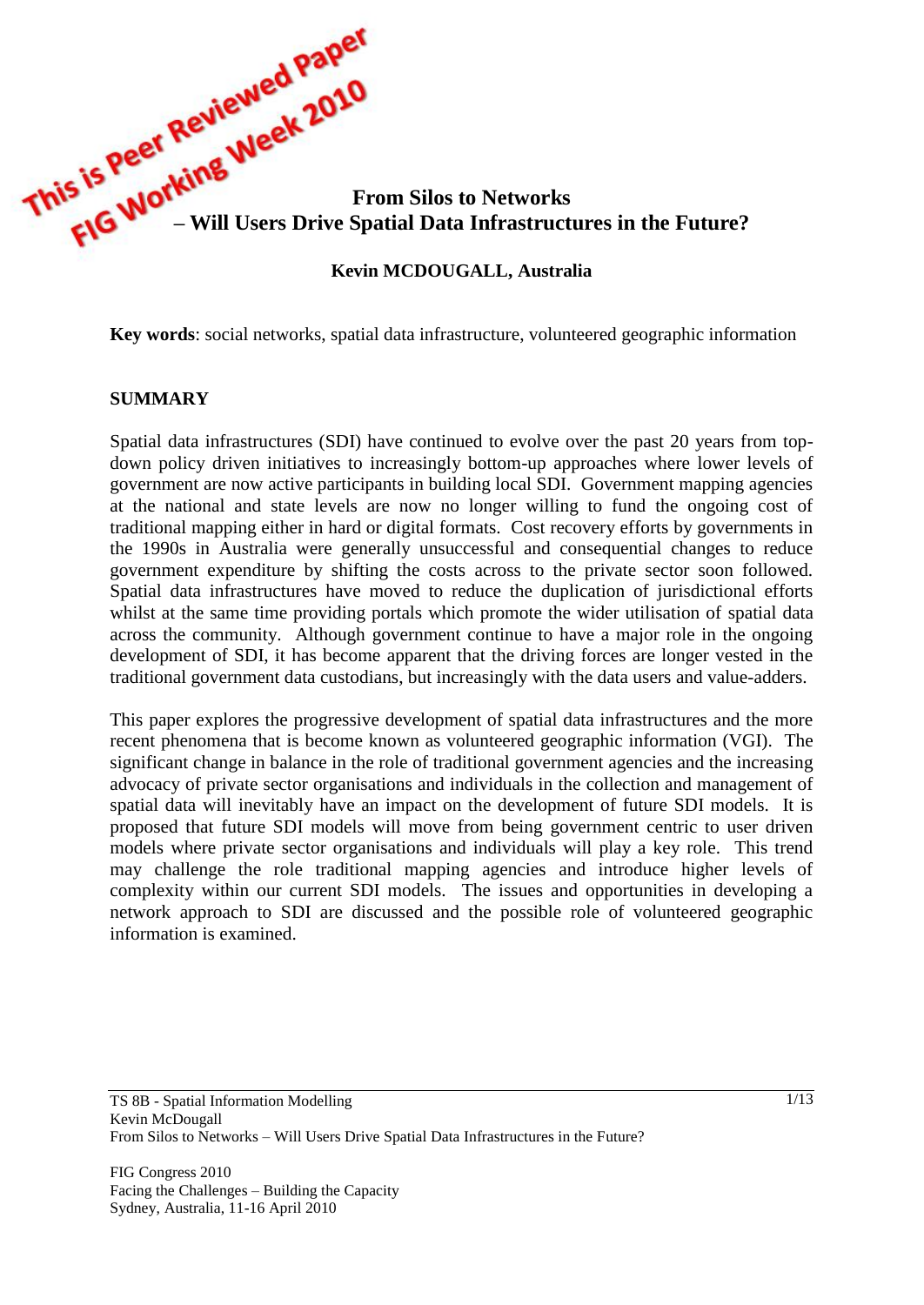# **From Silos to Networks – Will Users Drive Spatial Data Infrastructures in the Future?**

#### **Kevin MCDOUGALL, Australia**

### **1. INTRODUCTION**

In recent years, it has become common to see the regular use of geographic or spatial information in research on a range of social issues. Perhaps one of the most significant and visible social impacts of spatial information was the release of Google Earth to the public in June 2005. The release of Google Earth caused an enormous increase in media attention on digital globes and a new awareness of the power of geographic information. Other common spatial portals such as Google Maps and Microsoft Virtual Earth are now used for a multitude of applications – from locating businesses to investigating holiday destinations. In-car navigation systems, which have been taken up in record numbers, rely on spatial information in the form of street networks and points of interest.

Even in the 1980s, it was estimated that approximately 70-80 per cent of government decisions had a geographic or spatial dimension, particularly in areas such as local or regional planning, land development, and planning for services or infrastructure. Spatial information has emerged from traditional cartographic and mapping representations that have gradually been transformed from paper-based maps and plans of all shapes and sizes to digital mapping products. Government and business are now significantly reliant on spatial information products and systems. These spatial products are increasingly integrated into information systems as part of governmental or business tools.

The majority of spatial information and mapping has traditionally been captured, managed and controlled by public sector agencies. Over the past decade with the value and potential of spatial information slowly being realised, and the gradual down-sizing of government mapping agencies, the private sector has now become a significant holder of spatial information. However, the mechanisms for the value- adding of spatial information are generally limited to one-way data flows and the creation of new silos within the private sector are now emerging. A range of institutional factors still limit the potential for sharing of spatial information across governments and the private sector, and hence, the further development of spatial data infrastructures at local and sub-national scales.

An emerging trend in the spatial information and the wider information community is the growing use of open portals to collect and share information, both spatial and non-spatial. This trend indicates an acceptance of people to engage in a discourse over the internet which effectively creates an environment for the sharing and distribution of information. Volunteered information is now being embraced by many industries including spatial information providers and distributors.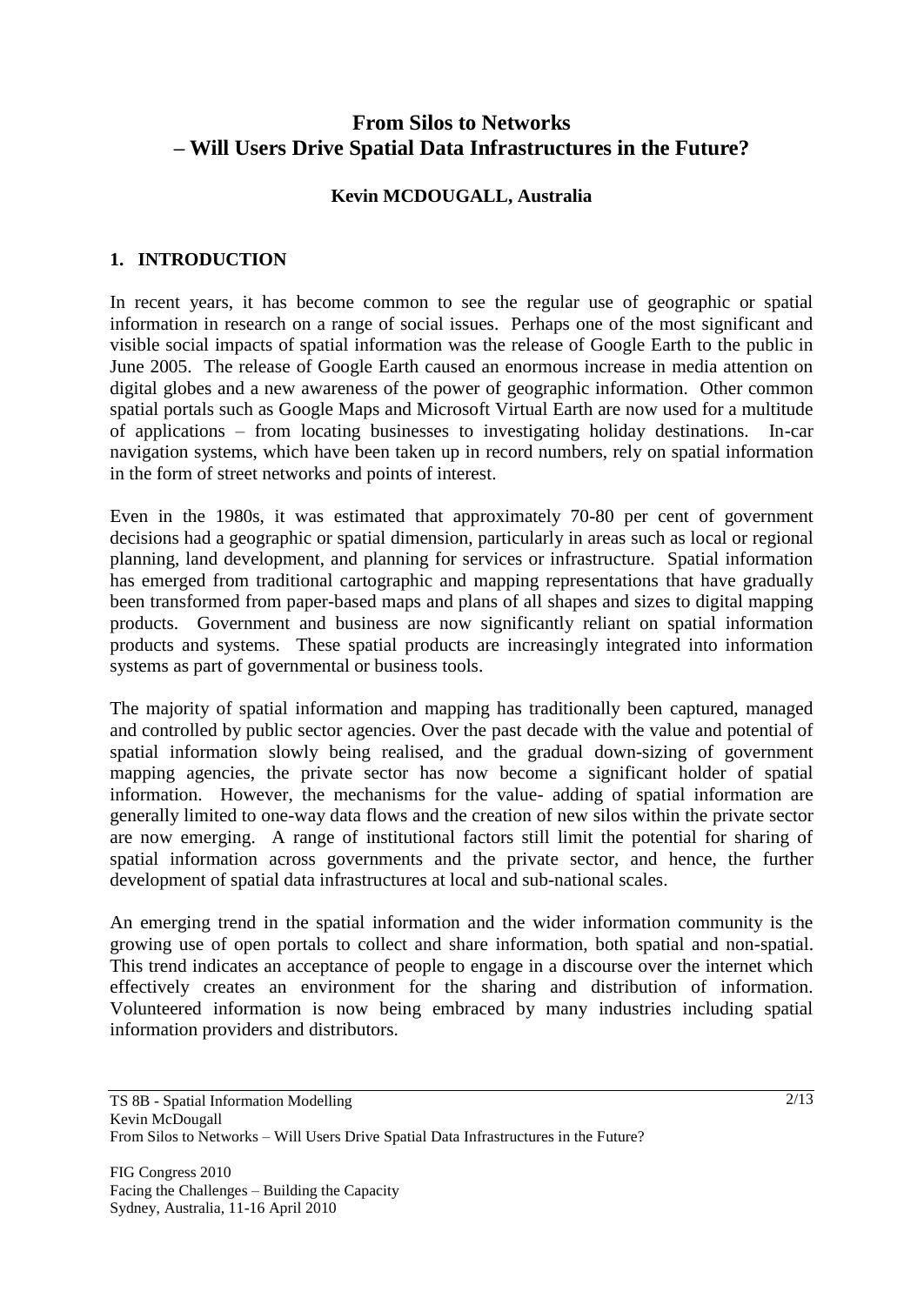This paper explores the progressive development of spatial data infrastructures and the more recent phenomena that is become known as volunteered geographic information (VGI). The significant change in balance in the role of traditional government agencies and the increasing advocacy of private sector organisations and individuals in the collection and management of spatial data will inevitably have an impact on the development of future SDI models. It is proposed that future SDI models will move from being government centric to user driven models where private sector organisations and individuals will play a key role. This trend may challenge the role traditional mapping agencies and introduce higher levels of complexity within our current SDI models. The issues and opportunities in developing a network approach to SDI are discussed and the possible role of volunteered geographic information is examined.

## **2. SDI EVOLUTION**

The evolution of the spatial or geographic data infrastructure concept can be traced back to the late 1980s when discussion on information infrastructures and the information superhighway was occurring. In 1987, The British Government Committee of Enquiry on the Handling of Geographic Information, chaired by Lord Chorley, identified the advent of GIS as "the biggest step forward in handling geographic information since the invention of the map" (Cited in Masser, 2005, p. 3). Although the recommendations by the Chorley Report, including the establishment of an independent geographic information management agency were rejected, it set the scene for subsequent discussion on SDIs in the UK, including the formation of the Association of Geographic Information (AGI) in 1989 and the National Geospatial Data Framework initiated in 1996 (Masser, 2005).

In the United States, the concept of a National SDI initially began in the academic communities around 1989 (Tosta, 1999), and soon after in government with the formation of the Federal Geographic Data Committee (FGDC) in 1990 by the Office of Management and Budget. During the early 1990s, the FGDC developed coordination strategies, standards and best practice with the objective of building "a national digital spatial data resource" (Reichardt and Moeller, 2000). A major study by the National Research Council in early 1990 further supported the development of a National Spatial Data Infrastructure (National Research Council, 1993). The National Information Infrastructure (NII) agenda proposed by the Clinton/Gore administration in 1993 was followed by the issuing of Executive Order 12096 in April 1994, which called for the establishment of a National Spatial Data Infrastructure as a key component of the National Information Infrastructure (Reichardt and Moeller, 2000). Similar developments were also underway in Canada around 1995 with a plan being developed for an integrated spatial data model for the country in 1995 which guided the creation of the Canadian Geospatial Data Infrastructure in late 1996 and the establishment of the government funded GeoConnections in 1999.

In Europe, the European Umbrella Organisation for Geographic Information (EUROGI) was set up in November 1993, as a result of a study commissioned by the Directorate-General, Information Society and Media of the European Commission to develop a unified European approach to the use of geographic technologies (EUROGI, 2005). The activities of EUROGI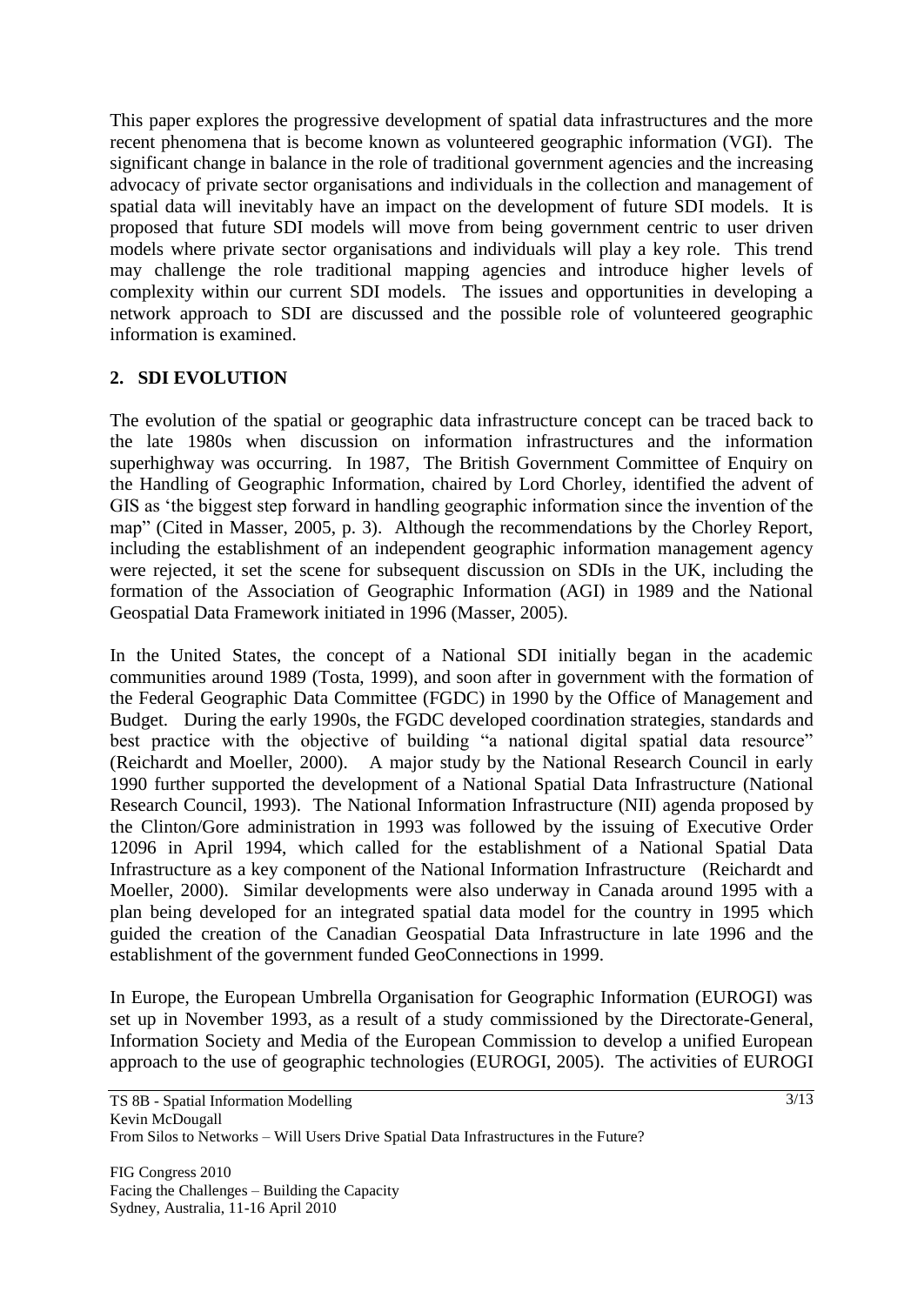are financed by the member countries which contribute to the total budget for the annual work plan in a challenging organisational, political, legal and technological environment. In 2002, the Commission began preparing an initiative to stimulate the availability of geographic information, INSPIRE (INfrastructure for SPatial InfoRmation in Europe).

In Australia in the early 1990s, a number of state government agencies promoted the proposition that land and spatial information should be considered as an infrastructure (Davies and Lyons, 1991; Kelly, 1993). Australian efforts towards a National Spatial Data Infrastructure were promoted by ANZLIC in 1996, through a position paper on "Spatial Data Infrastructure for Australia and New Zealand" (ANZLIC, 1996). Coordination efforts by ANZLIC activated this vision through the development of policy, standards and metadata toolkits.

Masser (1999) identified those countries which were the early adopters of the SDI concept as the first generation of national spatial data infrastructures. He identified two basic drivers, for these developments namely: the growing importance of geographic information in the coming age of digital technology; and the need for some form of government intervention to coordinate data acquisition and availability. Both of these drivers continue to be important to SDI development, particularly the second driver, as the need for coordination continues to be a critical component of any inter-jurisdictional initiative. Crompvoets et al. (2004) characterise the second generation of SDIs by the change in focus of some of the early adopters (Australia, Canada and USA) including the updating of strategies and conceptual models. These authors believe that the second generation of SDI developments, commencing around 2000, fall into two groups: those first generation countries that are gradually updating and modifying their initiative and those countries that that have recently decided to design and develop their SDI.

The generational developments of SDI may also be examined from the context of either a product based model versus a process-based model (Rajabifard et al., 2002; Williamson et al., 2003). SDI has developed progressively from the early beginnings of land and geographic information systems into a coordinated approach to managing, collecting and distributing data. The first generation of SDIs were primarily driven by mapping agencies and their overwhelming need to coordinate the growing repositories of spatial data. These initiatives were largely product-based with the traditional focus on producing particular map products continuing into the digital age. With the greater maturity of these spatial data repositories, the focus began to shift from this product approach as leading nations in SDI development changed their strategies and updated their SDI conceptual models e.g. USA and Australia (Rajabifard et al., 2003). Approaches moved to be more "process focussed" and included people as an integral component of SDI and with a greater emphasis on the interoperability of data and resources. The concept of more independent organisational committees or partnerships representing different stakeholders is beginning to dominate SDI development.

Developments in communication technology, and the participatory and networking tools available on the internet, have had a dramatic impact in shaping the next generation of SDI. Additionally, there has been a gravitational move from the national focus of SDI to the sub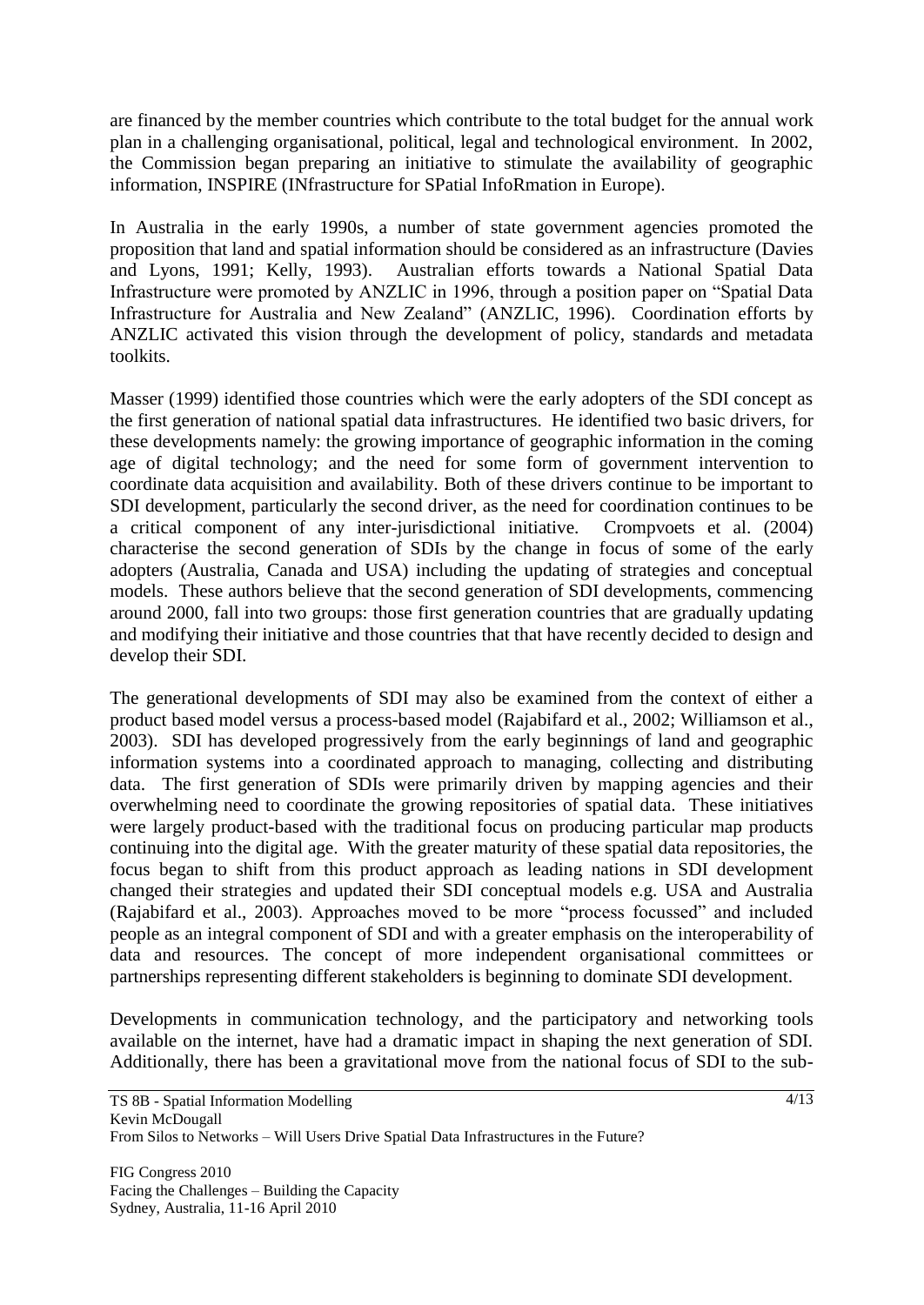national and local levels (Masser, 2009). Local governments and municipalities who deal with large-scale, citizen focussed and operational data are increasingly seen by the community as both relevant and necessary. Importantly, it is the citizens and the growing number of nonspatial users that are now influencing the developments in SDI. The next generation of SDI is emerging where users will play a vital role for information management (Budhathoki et al., 2008; Rajabifard et al., 2006; Goodchild, 2008).

## **3. CHANGING ROLES: FROM PRODUCERS TO USERS**

### **3.1 From Government to Private Sector**

Like their national counterparts, sub-national governments are increasingly outsourcing their traditional data capture and management activities to the private sector. The transition from largely government dominated producers, distributors and users has moved at varying rates in countries around the world, with varying outcomes. In Canada, the Alberta Environment Protection outsourced the updating, storing and distribution of its digital map base by establishing a new company, Spatial Data Warehouse (SDW). The not-for-profit company, owned by a consortium comprised of different levels of government and the utility sector, underestimated the efforts required to maintain the data sets, and in 1998 set up a joint venture arrangement with a private sector firm to manage the data (Masser, 2005).

The private sector's role in SDI development in Australia is ongoing. Initially, the private sector's involvement began in the mid 1990s as a data collector when government mapping services were outsourced. Progressively private businesses are now specialising not only in the collection but also in the on-going maintenance of government databases. More recently however, the private sector involvement has included marketing and value-adding. This engagement has brought with it challenges for government to balance their control of their information investments with the need to encourage spatial business opportunities.

In the UK, the Ordnance Survey has continued to transition from a government operated department to a full commercial enterprise. Its success or otherwise may be viewed from different standpoints as its road to commercialisation progresses. However, there is little doubt that the move from the public to commercial sector environment has facilitated a significant change in its focus, relationship with government agencies and importantly the community of end-users. A recent strategy announcement (April 2009) by the Ministry of Housing which oversees the Ordnance Survey identified a number of user and community driven initiatives including:

- Promoting innovation with an enhanced free service to allow experimentation with digital information and a clear path from this service to greater commercialisation;
- Reforming Ordnance Survey's licensing framework so that it is much simpler to use Ordnance Survey data and services in other applications;
- Reducing costs over time to ensure that Ordnance Survey continues to offer valuefor-money;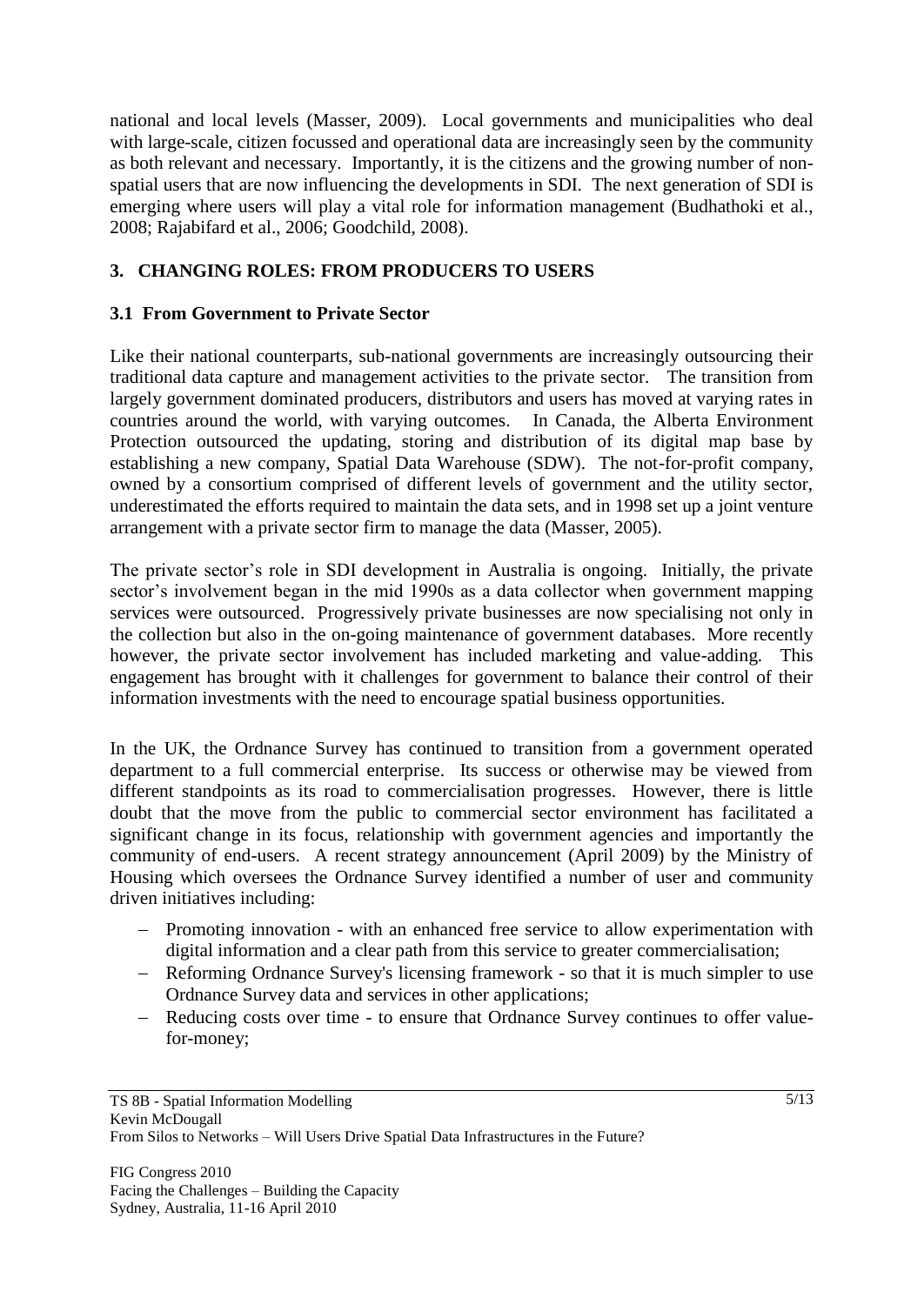- Supporting the sharing of information across the public sector to enable better public policy and services; and
- Creating an innovative trading entity to explore further commercial opportunities around Ordnance Survey data and services. (http://www.ordnancesurvey.co.uk)

In developing countries the growth of SDI initiatives has varied depending on available infrastructure and the role of key individuals. However, in contrast to the silo approach that has held back many developing countries, developing countries have the opportunity to develop their SDI strategy from the beginning. An analogy exists in this context with the telecommunications infrastructure in developing countries. Rather than installing individual fixed lines to houses, most developing countries have jumped directly to mobile phone technology as the preferred solution.

As the various SDI frameworks have matured, there has been a greater recognition of the role of partnerships (McDougall et al., 2005; Warnest et al., 2003), particularly at the sub-national and local levels. Inter-jurisdictional efforts to build SDIs are now more dependent on spatial data sharing in an organised and sustained manner. Formal partnership initiatives are therefore becoming an essential element of the framework of an SDI and increasingly provide a mechanism to clarify and define the institutional arrangements component of the SDI. Interjurisdictional partnerships primarily occur between agencies in levels of government such as local-state, state-national. Intra-jurisdictional partnerships involve any parties at the same level of government that share a common goal of creating, maintaining, utilising and distributing spatial information for the delivery of government services. They have emerged as structures which facilitate the interactions required to share information and hence to build SDIs. While much of the focus of partnerships for SDI development continues to be in government, the complete vision of SDI development will only be realised through the cooperation and collaboration between the public and private sectors.

## **3.2 Volunteered Geographic Information (VGI)**

In the past few years the information infrastructure (primarily facilitated through the internet), the growth publicly available spatially enabled applications (such as Google Earth) and accessible positioning technology (GPS) have combined to enable users from many differing and diverse backgrounds to share geographically referenced information. This information has been termed by Mike Goodchild and others as volunteered geographic information (VGI) (Goodchild, 2007; Kuhn, 2007). Volunteered information in the broader context has been facilitated by the ability of web platforms to accept and to organise information in a form that is accessible to others. It may be provided as a read only type access or be subject to update, change or modification such as we see in the Wiki environments. Most of this software functionality has emerged in the past 5-7yrs which is really quite a remarkable achievement.

The volunteering of the geographic dimension of information has been facilitated on two main fronts. Geographic portals such as Google Earth and others have brought geography and spatial information to the people. Digital imagery captured by an array of satellite sensors and presented through various geographic portals has enabled citizens to identify real world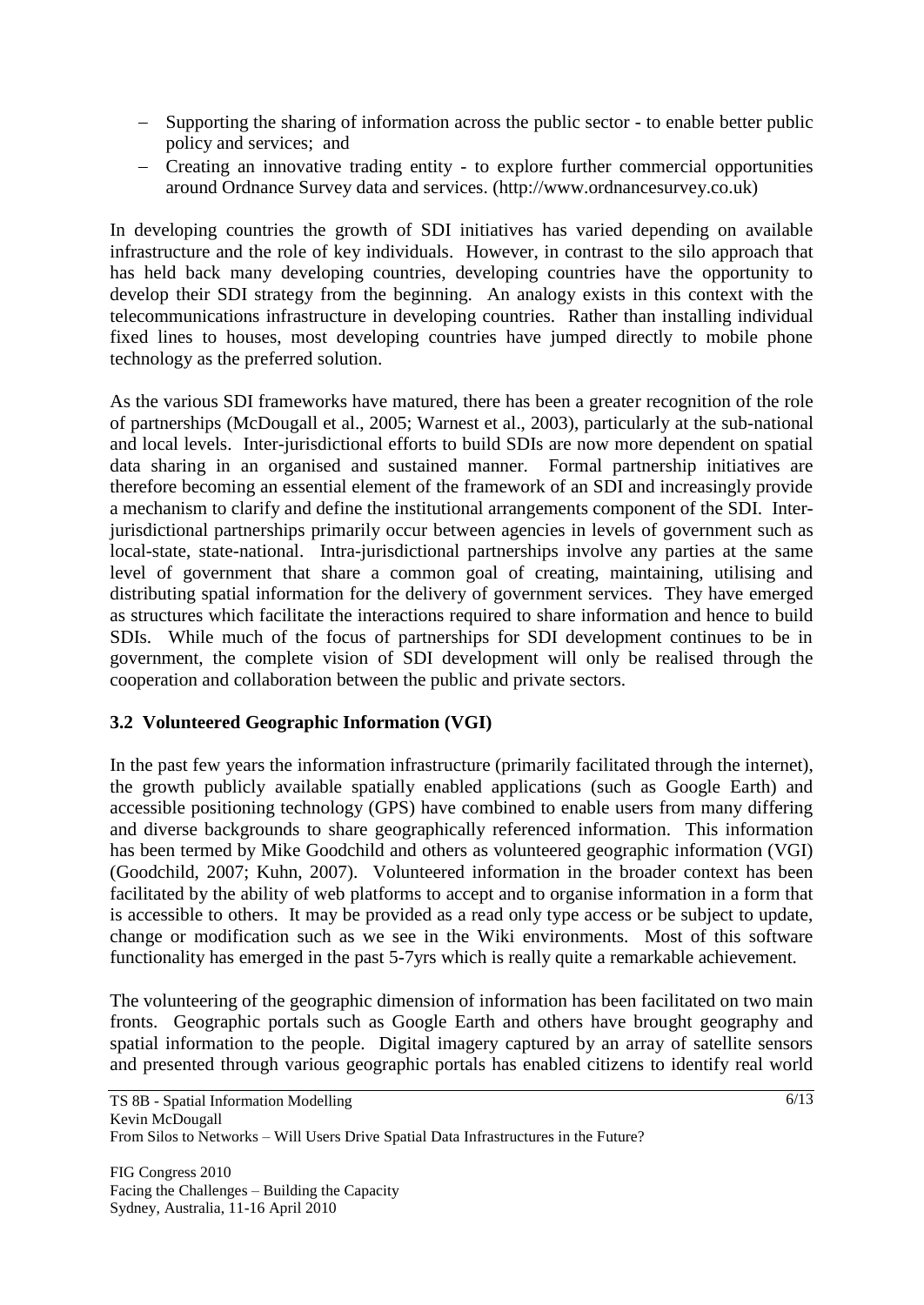features and location with relative ease. The other primary source of geographic locations which are volunteered comes through the coordinates generated through the Global Positioning Systems (GPS) receivers which are now found in a range of electronic entertainment and communication devices. Personal navigation devices or PNDs have grown dramatically in the past few years as both the technology and the availability of street network data has matured.

Volunteered geographic information represents a new and rapidly growing resource which has already illustrated a myriad of uses. Its near real-time capability has been utilised in the emergency and disaster management environments to broadcast the conditions and situation on the ground. In the absence of other rapid response mapping which invariably is delayed by days or even weeks, VGI may become critical. VGI is also proving to be valuable where traditional sources of fundamental spatial information does not exist or not publicly accessible.

#### **4. SHARING INFORMATION THROUGH SOCIAL NETWORKS**

A social network is a network of nodes formed through relationships that may have been established through friendship, ideas, values, hobbies or other linkage mechanisms. Social networking theory is the study of these networks and the mapping of these relationships as they may apply to wide range of human organisations, from small groups to entire nations (Ethier, 2009). Understanding of the connections between individuals can be used to evaluate the social capital of the various individuals within the network. The greater the number of connections that a person has is generally indicative of the knowledge, power and influence of an individual (see Figure 1).





The power of social networks is of considerable interest to researchers and organisations, particularly their power to influence group or public opinion. In Australia and all over the world, community advocacy groups such as Getup (http://www.getup.org.au/) are exerting political influence on governments through grass-roots support of their network of members. It has been shown that individuals will increase their interest to participate in public processes if they are connected with others with a higher level of influence (or motivation)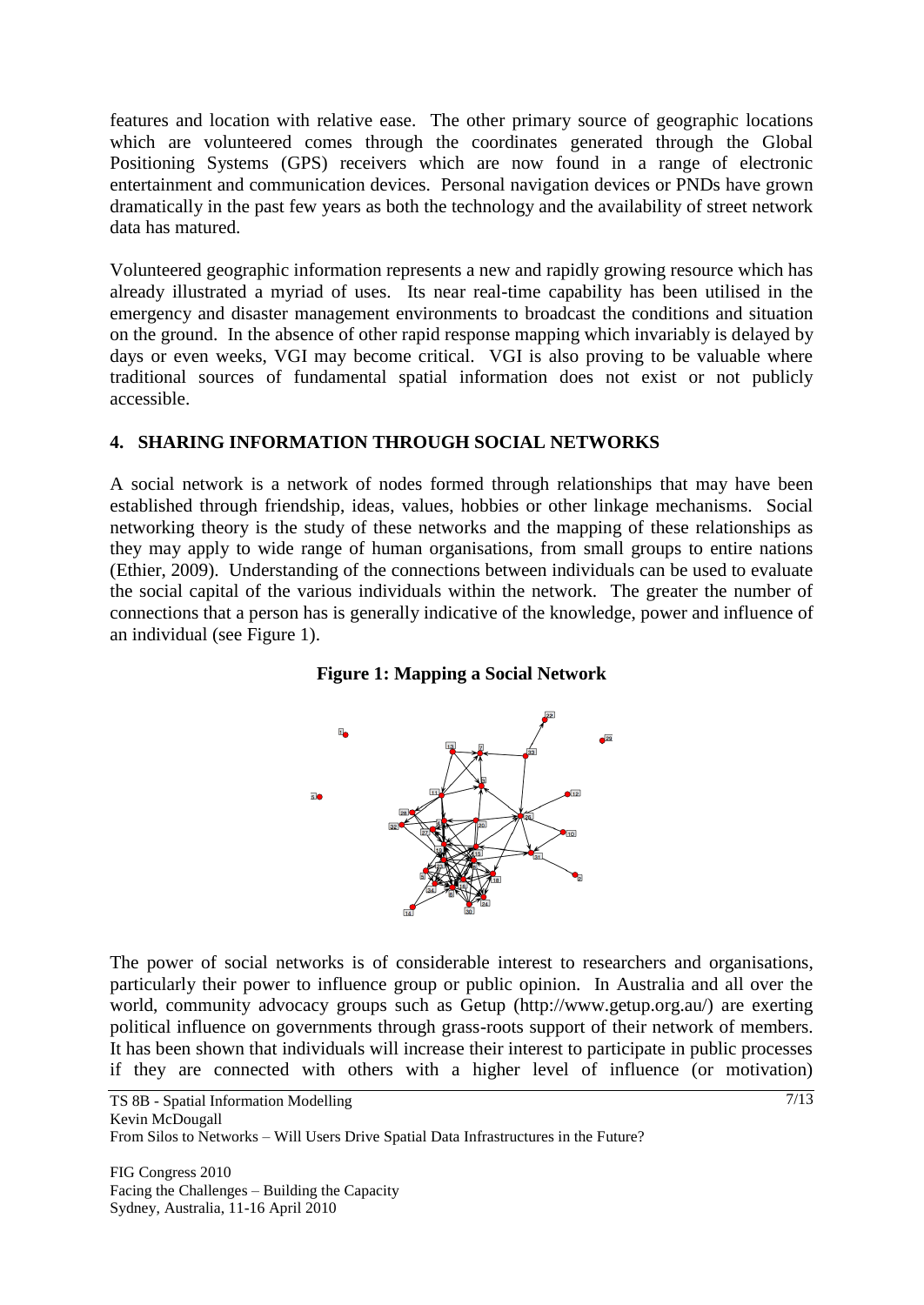(Boudourides, 2002). Citizen participation in social networking forums such as Facebook, Myspace, Friendster and others has grown dramatically in the past few years with many having over 100 million listed members.

Social networking has been identified by a number of industries and organisations as a potential contributor to a range of areas including innovation, building staff networks, solving complex problems or extending the market reach of products. By its very nature, social networking involves a series of one to one or one to many connections that require the active participation of individuals. This process of active participation can consume large amounts of time for individuals and may not be the most productive way to achieve a particular task within an organisation. Most of these systems are standalone systems that are often outside of the normal business infrastructure which can prove to be problematic. Businesses would rather restrict their information to internal clients for a variety of reasons (security, confidentiality etc) and would prefer a system that was integrated within their existing business relationship management systems rather than outside of the business.

IBM launched an internal social networking site for employees in 2007 which was designed to blur the boundaries of work, home, professional, business and fun (DiMicco et al., 2008). The system, which was called Beehive, was hosted as an experimental platform for studying the adoption and usage of social networking in the workplace. Initial findings indicate that the value to employees include being able to promote ideas more effectively and to build their social capital within the organisation.

Social networking communities comprise of a range of individuals and groups with a common interest. The spatial information society may, to some extent, be considered to be a small subset of the larger social networking community and hence the potential to communicate spatial change and information might not be considered significant. However, spatial information technologies such as GPS and personal navigation devices such as GPS enabled mobile phones and vehicle navigation systems now bring spatial capabilities within the reach of a large proportion of the wider community. This trend is set to increase to continue. The characteristics of social networks and the trends in the use of Web 2.0 and positioning technologies therefore requires some further understanding and insights.

### **5. DISCUSSION**

The SDI models that emerged from the mapping agencies of the 1980s continue to have a strong mapping focus are dominated by spatial science professionals such as surveyors, geographers and cartographers. Although automation and technology have advanced, the institutional thinking on control of information and the functions of the organisation are often lagging. However, many map production and service based agencies have been downsized and their operations outsourced to private enterprise. Governments are becoming far more business orientated and budget driven in contrast to their traditional "public good and service" perspective. Although the reasons for sharing public information have remained important, it is the imperatives and business needs that have become the new focus. Meanwhile the demand for spatial information and products continues to grow.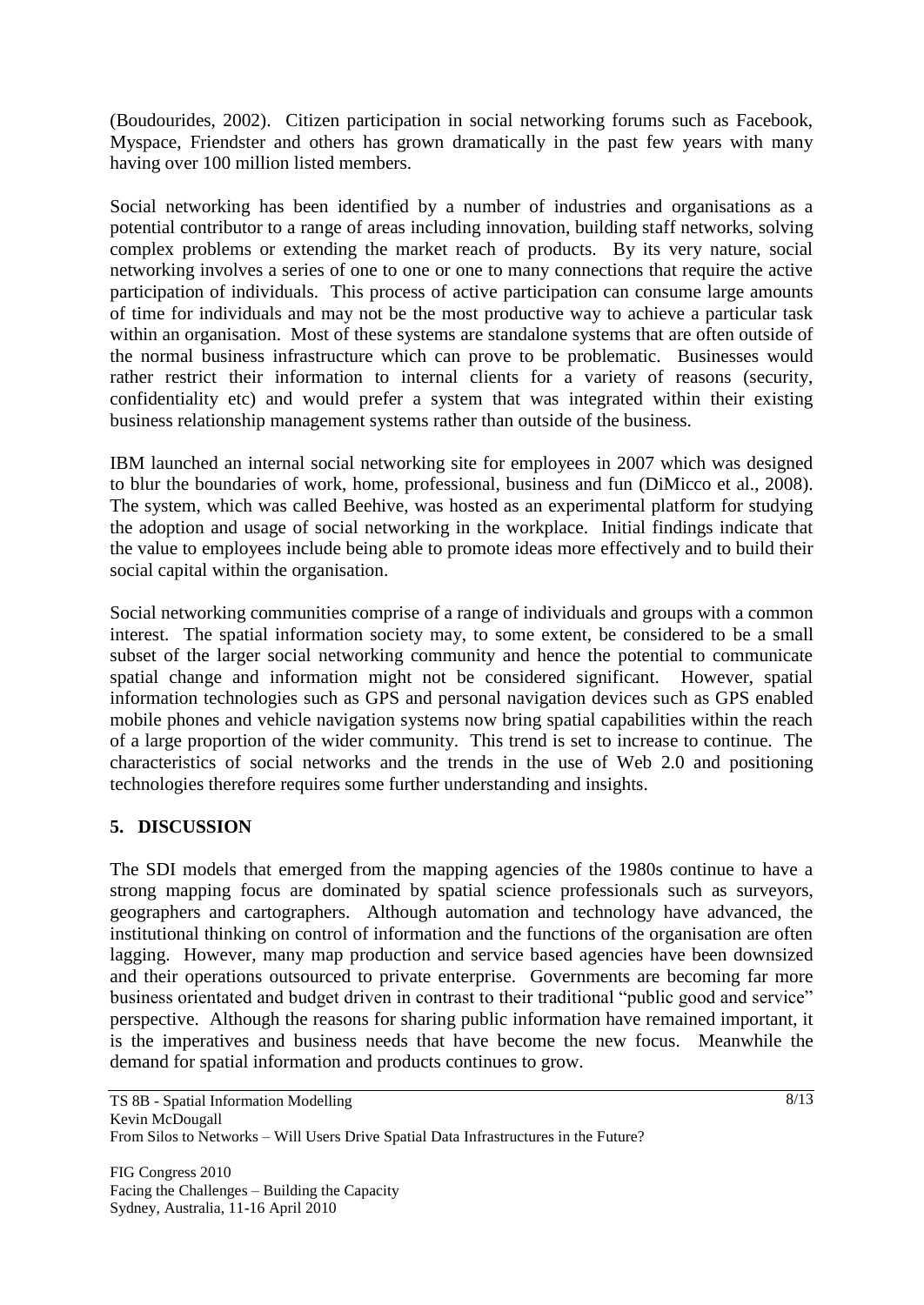The change from the early SDI developments which were government focussed to a usercentric SDI developments, such those now seen in developments such as Openstreetmap, Wikimapia and a range of mashups, may be best illustrated in Table 1.

With increasing demands and declining resources, volunteered geographic information may present a potential opportunity for mapping agencies and the future development of SDI. Although VGI may not be readily suitable or appropriate for contributing to the fundamental data sets at the national level, opportunities exist for contributions at sub-national or local levels.

Within the private sector, open source software is becoming an important part of their ongoing data maintenance and development. The use of VGI for the update of street address and street networks is an area where there has been immediate application. Companies such as Navtek and Tom Tom have web based interfaces to take user input to changes in the street network database. VGI provides a relatively good fit to their business models and operations because multiple notifications can be triggered to address a particular database error. Users are also provided feedback on their contributions.

In local government, web mapping interfaces are becoming increasingly common to accept citizen input on a variety of issues. Examples include the identification of potholes in local roads, areas of need for footpath maintenance, dumped cars, vandalism and suggestions for new planning initiatives. The Ordnance Survey has moved to take advantage of the potential of Web 2.0 software developments with a product called OS OpenSpace. The software enables access to Ordnance Survey"s mapping base to encourage and promote innovative use of geographic information. It is free for non-commercial and private use and ideally suited for the developments by citizens and communities.

|                         | Government-centric SDI             | User-centric SDI                  |  |  |
|-------------------------|------------------------------------|-----------------------------------|--|--|
| <b>SDI</b> Structure    | Highly structured often based on   | Ad-hoc and generally utilise      |  |  |
|                         | topological data structures and    | simplistic data exchange formats  |  |  |
|                         | models                             | and structures                    |  |  |
| <b>Standards</b>        | Close adherance to standards       | Few standards                     |  |  |
|                         | either national or international – |                                   |  |  |
|                         | data considered authoritative      |                                   |  |  |
| of<br>Maturity<br>data  | Highly mature based on many        | Often new data sets that lack     |  |  |
| holdings                | years of operation – large         | maturity or high in innovation    |  |  |
|                         | database holdings                  | and relevance                     |  |  |
| <b>Spatial Accuracy</b> | Define levels of<br>accuracy       | Variable $-$ dependent on the     |  |  |
|                         | usually complying with mapping     | individual user<br>and<br>spatial |  |  |
|                         | standards                          | capture technologies              |  |  |
| Metadata                | Contain detailed metadata on       | Little or no metadata             |  |  |
|                         | various dimensions of the data     |                                   |  |  |

|  |  |  | Table 1: Comparison of Government versus User Centric SDI |
|--|--|--|-----------------------------------------------------------|
|  |  |  |                                                           |

TS 8B - Spatial Information Modelling Kevin McDougall From Silos to Networks – Will Users Drive Spatial Data Infrastructures in the Future?

FIG Congress 2010 Facing the Challenges – Building the Capacity Sydney, Australia, 11-16 April 2010

 $9/13$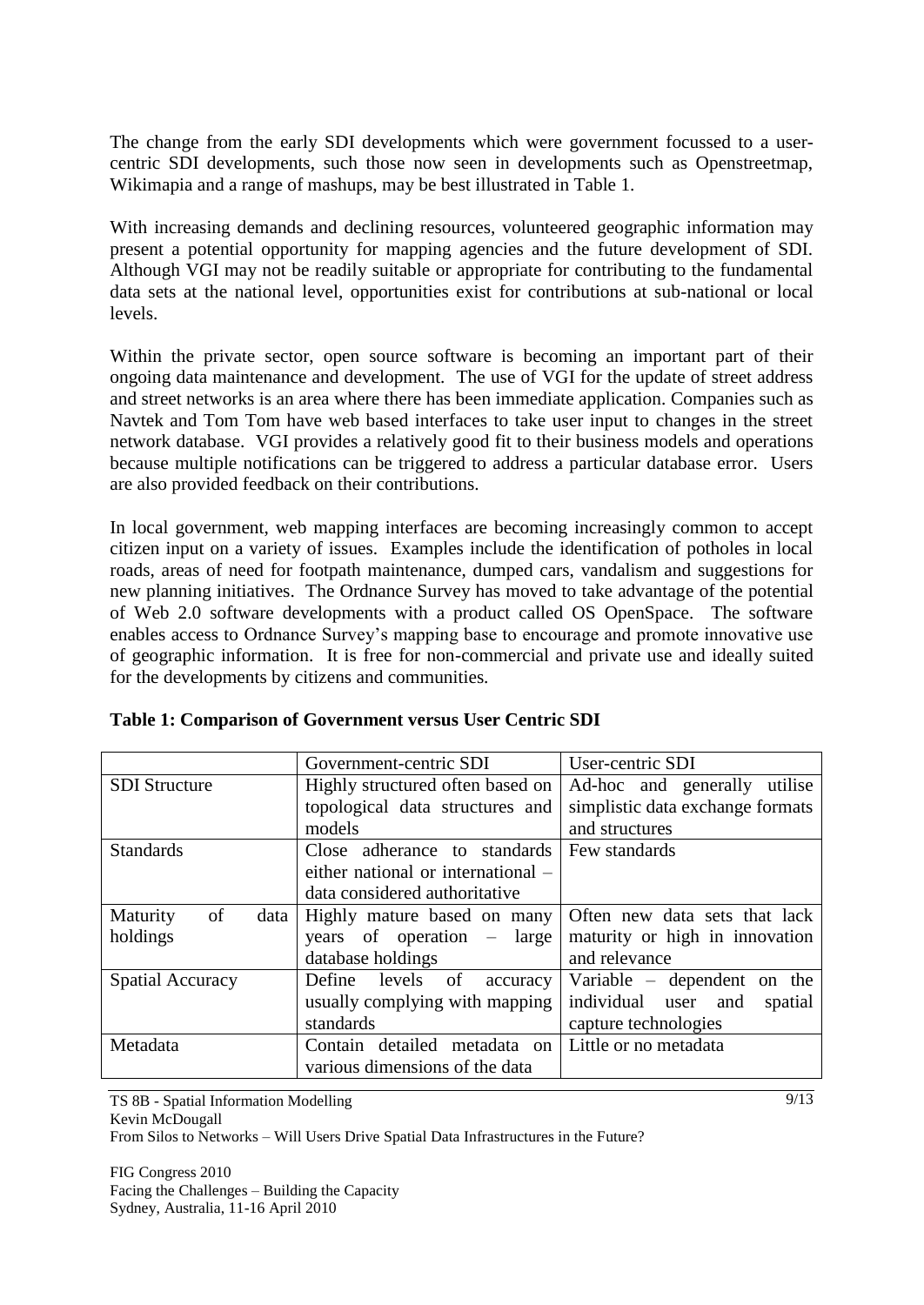| <b>Openness</b>    | Highly                                                  | controlled with the Open access to view and enter |  |  |
|--------------------|---------------------------------------------------------|---------------------------------------------------|--|--|
|                    | degree of access and openness to $\vert$ data – Web 2.0 |                                                   |  |  |
|                    | the public limited.                                     |                                                   |  |  |
| Data Update        | Often<br>slow<br>and<br>overly                          | Fast and flexible                                 |  |  |
|                    | bureaucratic                                            |                                                   |  |  |
| Potential          | data Limited to the budget                              | and Potentially a huge user and                   |  |  |
| maintenance<br>and | resources of<br>staffing                                | the contributor base                              |  |  |
| collection base    | organisation                                            |                                                   |  |  |
| Adaptability       | $Low$ – retrained by mandate,                           | High                                              |  |  |
|                    | resources and bureaucracy                               |                                                   |  |  |

However, progress in the more traditional mapping agencies and government departments has been, to date, limited. The institutional inertia, bureaucratic process and limited mandate has to a large extent restricted developments and innovation within the public sector. This may only be a temporary as governments come to the realisation of the importance of opening up their information repositories and re-visiting their core mandate which is providing a service or public benefit to the community. A number of possible opportunities exist across government and it is expected that cautious progress will eventuate.

### **6. CONCLUSION**

SDI development is now part of government and private sector activities in over half the countries around the world. SDI development has moved from national levels and policy making to sub-national levels where the focus is the generation of products. Different models to represent SDI have emerged which reflect the differing goals of SDI developers around the world. The progressive move from the SDI developments at the producer level to the user level will have a major influence on the future SDI designs and models.

The massive impact that has occurred through Web 2.0 in the form of user interaction and social networking represents an evolutionary change in control from traditional spatial experts to the end users. There is no doubt that high quality SDI will continue to provide the foundation of spatial information for the foreseeable future, however the wisdom of crowds and innovation of users will increasingly drive our next generation of SDIs.

### **REFERENCES**

- ANZLIC. (1996, November, 1996). *Spatial data infrastructure for Australia and New Zealand*, [ANZLIC Discussion Paper]. Available: [http://www.anzlic.org.au/asdi/anzdiscu.htmApril,](http://www.anzlic.org.au/asdi/anzdiscu.htmApril) 2002].
- Boudourides, M. (2002), *A review of network theories on the formation of public opinion.* Paper presented at the EURICOM Colloquium, 9-11 October, 2002, Nijmegen, Netherlands.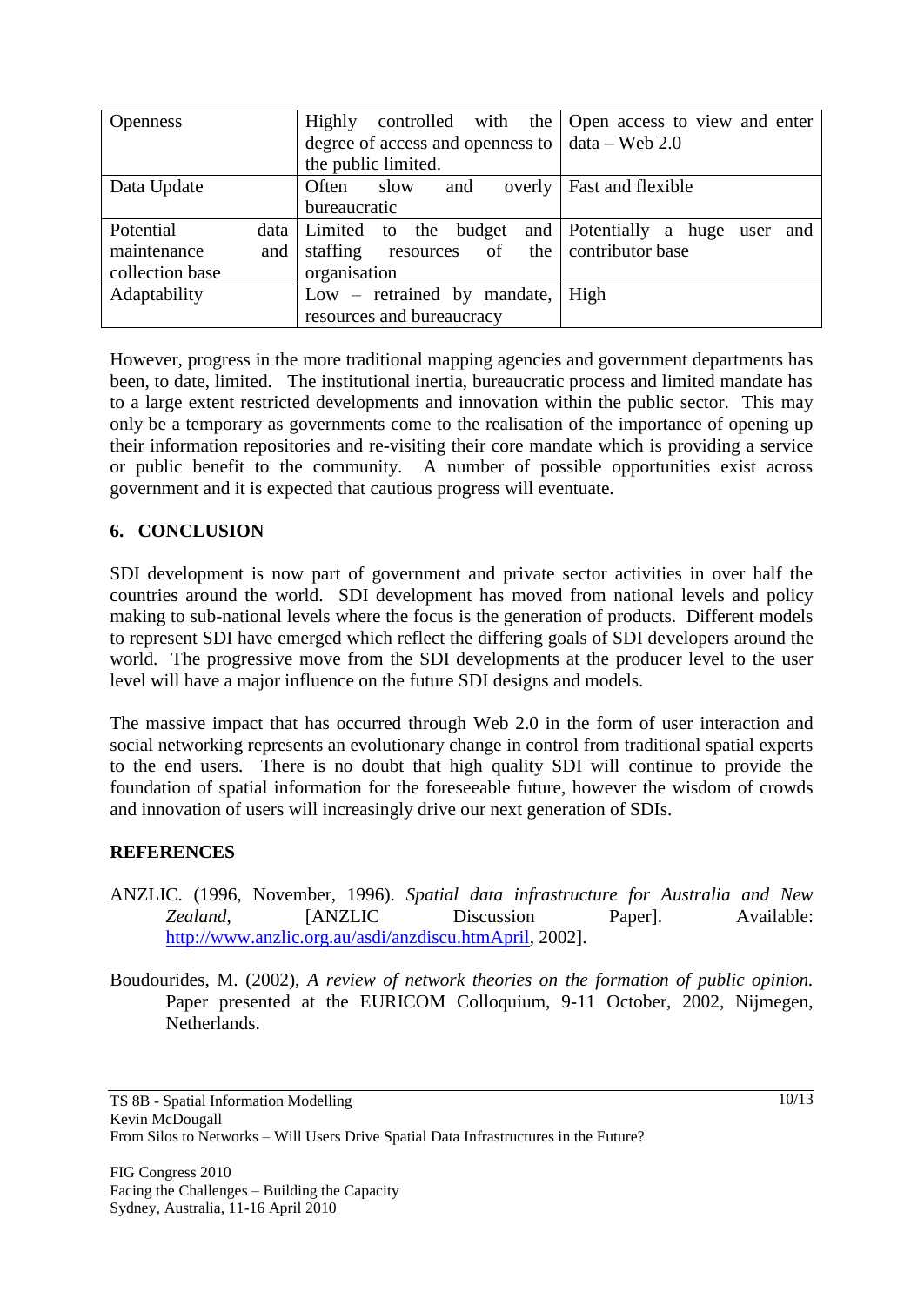- Budhathoki, N. R., Bruce, B. and Nedovic-Budic, Z. (2008), 'Reconceptualizing the role of the user of spatial data infrastructure', *GeoJournal,* Vol 72, No. 149-160.
- Crompvoets, J., Bregt, A., Rajabifard, A. and Williamson, I. P. (2004), 'Assessing worldwide developments of national spatial data clearinghouses', *International Journal of Geographic Information Science,* Vol 18, No. 1, 1-25.
- Davies, K. and Lyons, K. (1991), *Micro-economic reform, land administration and land information management.* Paper presented at the Conference on Land Information Management, 10-11 July, 1991, Sydney, Australia, pp. 87-95.
- DiMicco, J., Millen, D., Werner, G. and Casey, D. (2008) In *CSCW'08 Workshop on Social Networking in Organisations*San Diego, California.
- Ethier, J. (2009), *Current Research in Social Networking Theory*. Available: [http://www.ccs.neu.edu/home/perrolle/archive/Ethier-SocialNetworks.html,](http://www.ccs.neu.edu/home/perrolle/archive/Ethier-SocialNetworks.html) accessed 20 January 2009.
- EUROGI. (2005). *EUROGI Website - Rationale, Mission and Objectives of EUROGI*. Available: [http://www.eurogi.org/index\\_1024.html](http://www.eurogi.org/index_1024.html) [2006, 8 March].
- Goodchild, M. F. (2007), 'Citizens as sensors: the world of volunteered geography', *GeoJournal,* Vol, No. 69, 211-221.
- Goodchild, M. F. (2008), 'Commentary: whither VGI?' *GeoJournal* Vol 72, No. 239–244.
- Kelly, P. (1993), *A National Spatial Information Infrastructure.* Paper presented at the Conference of the Australian Urban and Regional Information Systems Association, 22-26 November, 1993, Adelaide.
- Kuhn, W. (2007) In *Volunteered Geographic Information Workshop*NCGIA, UC Santa Barbara.
- Masser, I. (1999), 'All shapes and sizes: the first generation of national spatial data infrastructures', *International Journal of Geographic Information Science,* Vol 13, No. 1, 67-84.
- Masser, I. (2005), *GIS worlds - creating spatial data infrastructures,* ESRI Press, Redlands, CA.
- Masser, I. (2009), *Changing Notions of a Spatial Data Infrastructure.* Paper presented at the GSDI 11, 15-19 June 2009, Rotterdam, Netherlands.
- McDougall, K., Rajabifard, A. and Williamson, I. P. (2005), *Understanding the motivations and capacity for SDI development from the local level.* Paper presented at the 8th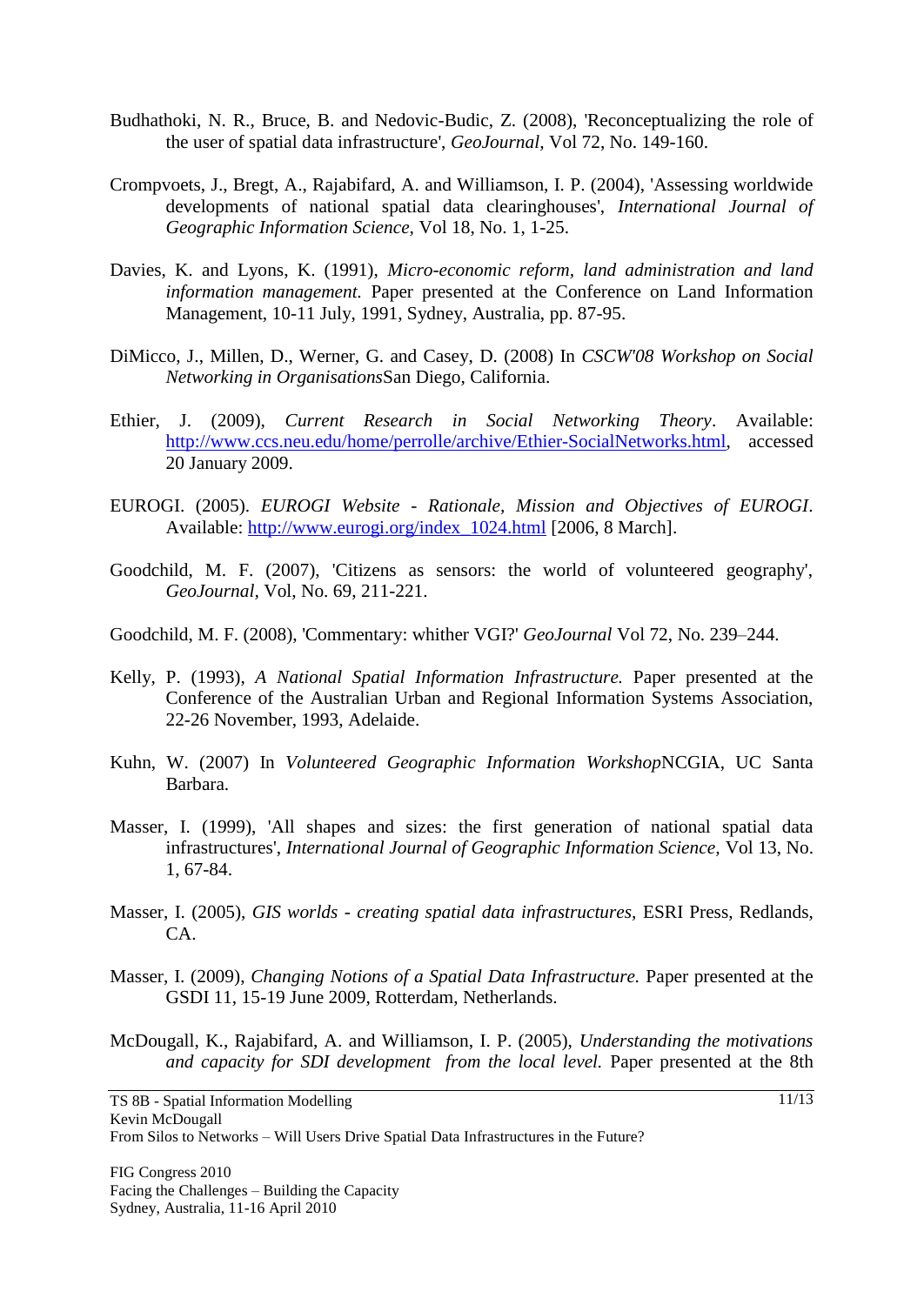International Conference on Global Spatial Data Infrastructures (GSDI 8), 16-21 April, 2005, Cairo, Egypt.

- National Research Council (1993), *Toward a coordinated spatial data infrastructure for the nation,* National Academy Press, Washington DC. <http://www.nap.edu/catalog/2105.html>
- Rajabifard, A., Binns, A., Masser, I. and Williamson, I. (2006), 'The role of sub-national government and the private sector in future spatial data infrastructure', *International Journal of Geographical Information Science,* Vol 20, No. 7, 727-741.
- Rajabifard, A., Feeney, M.-E. F., Williamson, I. and Masser, I. (2003), 'National SDI Initiatives' In *Developing Spatial Data Infrastructures: From Concept to Reality* (Eds, Williamson, I., Rajabifard, A. and Feeney, M.-E. F.) Taylor & Francis, London, UK, pp. 94-110.
- Rajabifard, A., Feeny, M.-E. and Williamson, I. P. (2002), 'Future Directions for SDI Development.' *International Journal of Applied Earth Observation and Geoinformation,* Vol 4, No. 1, 11-22.
- Reichardt, M. and Moeller, J. (2000), *SDI Challenges for a New Millennium NSDI at a Crossroads: Lessons Learned and Next Steps.* Paper presented at the 4th Global Spatial Data Infrastructure Conference, 13-15 March 2000, Cape Town, South Africa.
- Tosta, N. (1999), 'Chapter 2: NSDI was supposed to be a verb: A personal perspective on progress in the evolution of the U.S. National Spatial data Infrastructure' In *Integrating Information Infrastructures with GI Technology: Innovations in GIS 6* (Ed, Gittings, B.) Taylor and Francis, Philadelphia.
- Warnest, M., McDougall, K., Rajabifard, A. and Williamson, I. P. (2003), *Local and Statebased collaboration: the key to unlocking the potential of SDI.* Paper presented at the Inaurgural Conference of the Spatial Sciences Institute, CD ROM, 22-26 September, 2003, Canberra.
- Williamson, I., Rajabifard, A. and Feeny, M.-E. (Eds.) (2003) *Developing Spatial Data Infrastructures: From Concept to Reality,* Taylor and Francis Ltd, London.